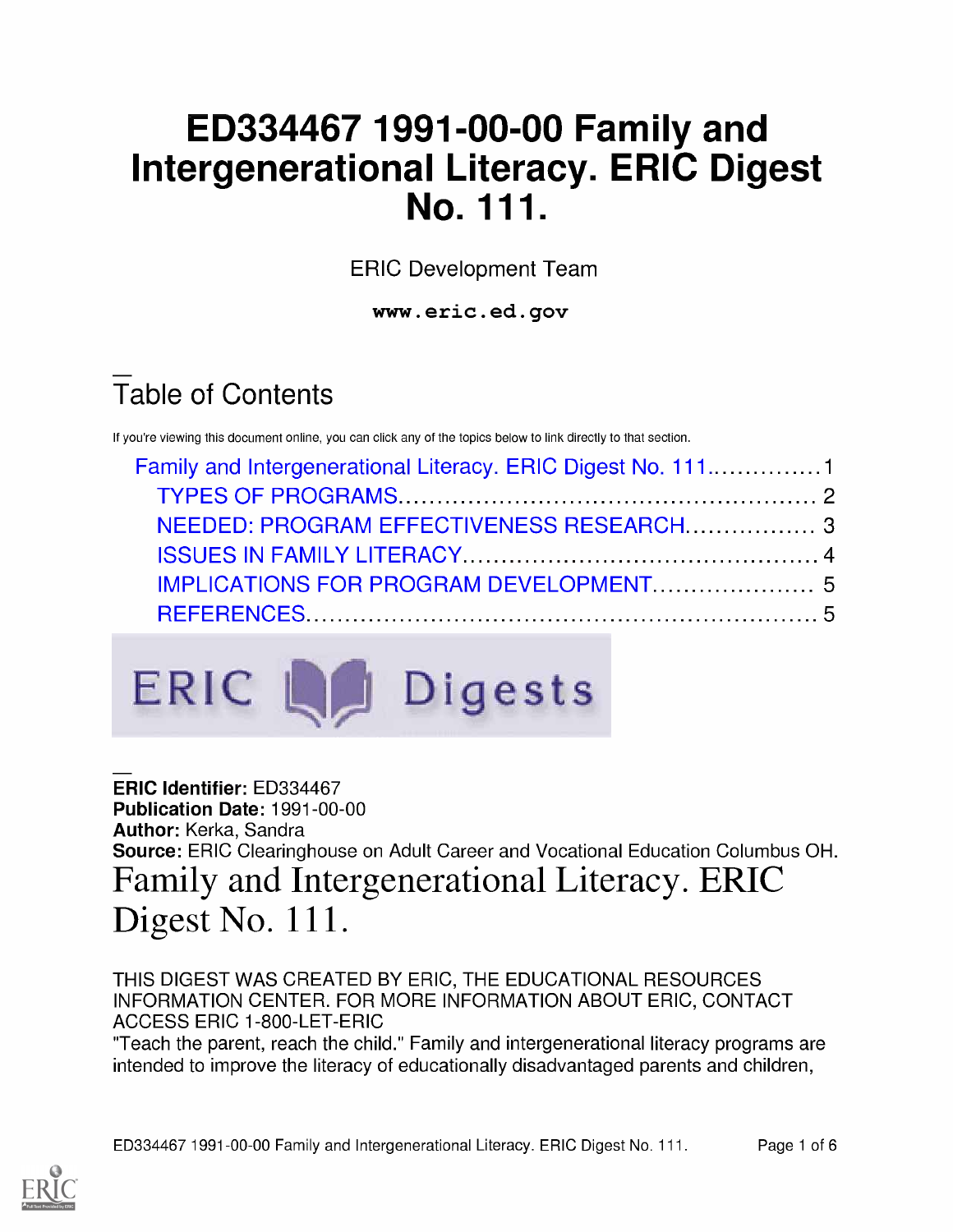based on the assumption that improving the literacy skills of parents results in better educational experiences for their children. Although theoretical justification for the concept exists, research evidence of its effectiveness is emerging more slowly. The research base spans a number of different fields, among them adult literacy education, emergent literacy, cognitive science, early childhood development, family systems theory, and multicultural education (Nickse 1990). Because practitioners and researchers come from diverse backgrounds, there is debate about definition, program philosophy, and instructional methods. This ERIC DIGEST looks at types and characteristics of family literacy programs and considers some of the issues in this approach.

#### TYPES OF PROGRAMS

Family literacy programs focus on parent and child; programs that are "intergenerational" involve other family members, neighbors, guardians, and adult volunteers as well. Nickse (1990) offers a typology for classifying family/intergenerational literacy programs that has two dimensions: type of program intervention (direct or indirect) and type of participation (adults alone, children alone, adults and children together). The four basic program types are as follows: 1. Direct Adults-Direct Children. This highly structured model offers the most intensive formal literacy instruction for both adults and children and has a high degree of parent-child interaction.

2. Indirect Adults-Indirect Children. Voluntary attendance, short-term commitment, and less formal learning through literacy enrichment events such as storytelling characterize this form. Generally, reading skills are not directly taught, although adults may receive literacy tutoring.

3. Direct Adults-Indirect Children. Adults are given literacy instruction, often in seminars or workshops, and they may receive coaching on reading with their children and other activities that influence children's literacy.

4. Indirect Adults-Direct Children. In-school, preschool, or after-school programs develop children's reading skills. Parents may be involved in workshops, reading rallies, or other events.

Nickse (1990) provides details of the examples given here as well as other programs. Kentucky's Parent and Child Education (PACE) and the Kenan Trust Family Literacy Program based on PACE are examples of Type 1. Located in elementary schools, these programs offer intensive instruction 3 days per week, 6 hours per day for 9 months to parents lacking high school diplomas and their 3- and 4-year-old children.

An example of Type 2 is the Carnegie Library's Read Together Program in Pittsburgh, which promotes reading in everyday life through storybook reading sessions, library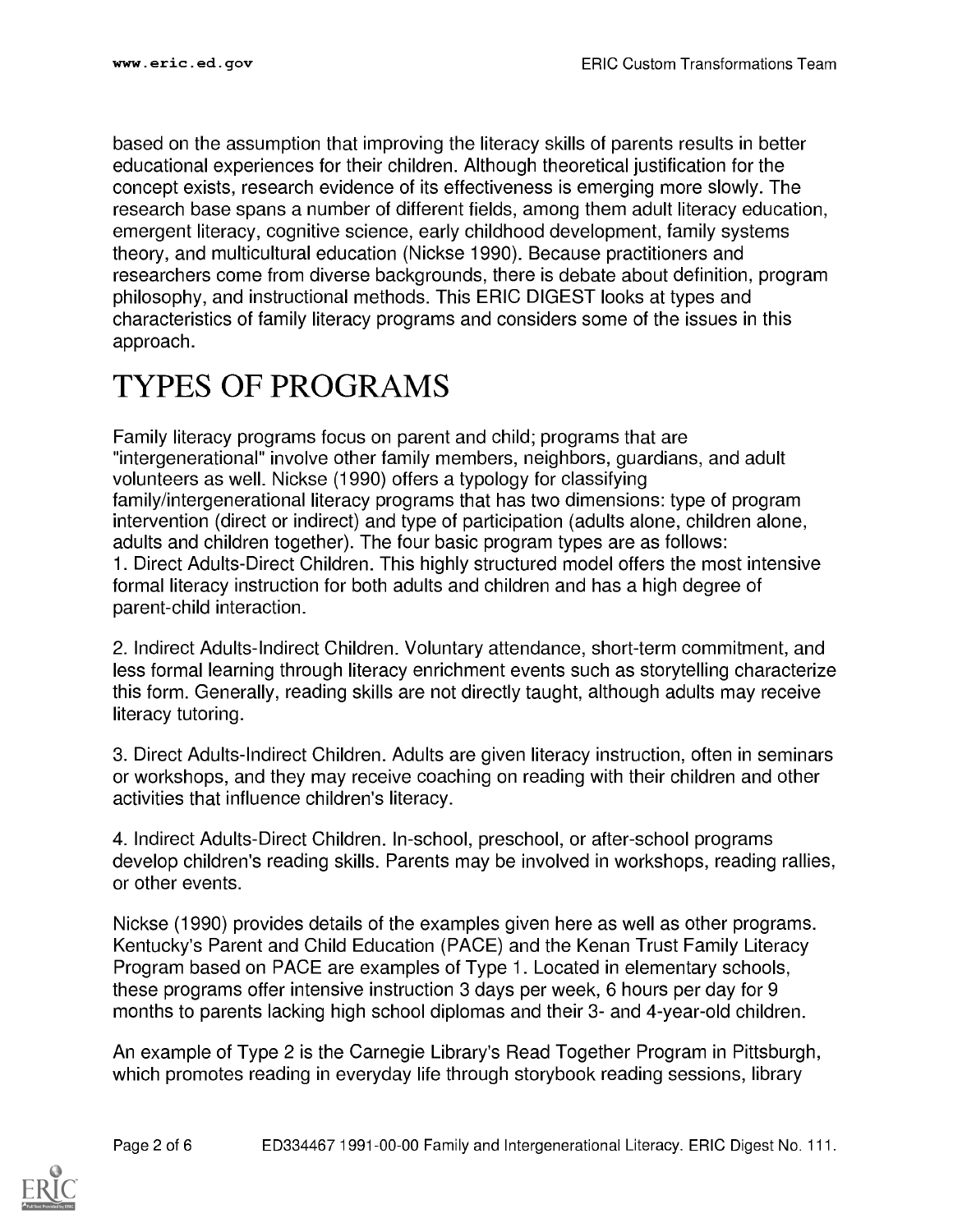membership for families, and tutoring for parents. The Family English Literacy Project in San Antonio, Texas (Intercultural Development Research Association 1988), an example of Type 3, includes the broadcasting of Spanish and English literacy lessons as well as parenting instruction via local television. Type 4 is represented by Running Start, offered in nine cities with Chrysler plants. First graders participate in book reading contests and receive free books. Reading rallies give parents practical tips on helping children with reading at home.

As these examples illustrate, family literacy programs may be offered in adult basic education (ABE) programs, libraries, preschools and elementary schools, workplaces, voluntary literacy agencies, and other community agencies. They typically provide adult literacy instruction, reading instruction for children, information on parenting and child development, and opportunities for parent-child interaction. Program staff are often an interdisciplinary team that includes ABE instructors, early childhood experts, English as a second language specialists, social workers, volunteers, and community liaisons. Other components may be survival skills for immigrants, linkage to community services, and computer literacy.

#### NEEDED: PROGRAM EFFECTIVENESS RESEARCH

As programs proliferate, evidence about the effectiveness of the family literacy approach has yet to be systematically collected. Some researchers contend that longitudinal evidence is lacking, although modest data from informal and formative evaluations suggest that programs are having some impact ("Myth #5" 1988). The concept of family literacy is rooted in research from a number of fields. Nickse's (1990) review highlights some findings that support theories of the intergenerational transmission of literacy. Adult literacy research relates the educational attainment of children to that of their parents. Studies of emergent literacy, as well as cognitive science research, stress the impact of the family and social environment on cognitive development and literacy acquisition. In family systems theory, children shape family life and parent behavior as much as the family influences children. Studies of low-income families by Clark ("Myth #5" 1988) and Taylor and Dorsey-Gaines (Auerbach 1989) assert that children's achievement and motivation are influenced most strongly by such family characteristics as values, standards, educational attitudes, and use of everyday activities as opportunities to explain and teach. The findings of these diverse fields lend support to teaching literacy holistically rather than as a set of skills, treating the family as a unit, involving as many family members as possible, and acknowledging the community context.

Among the few evaluations of existing programs, Hibpshman's (1989) assessment of PACE found that neither its theoretical basis nor the efficacy of its model has yet been proven. Questions needing further study are (1) the relationship between family

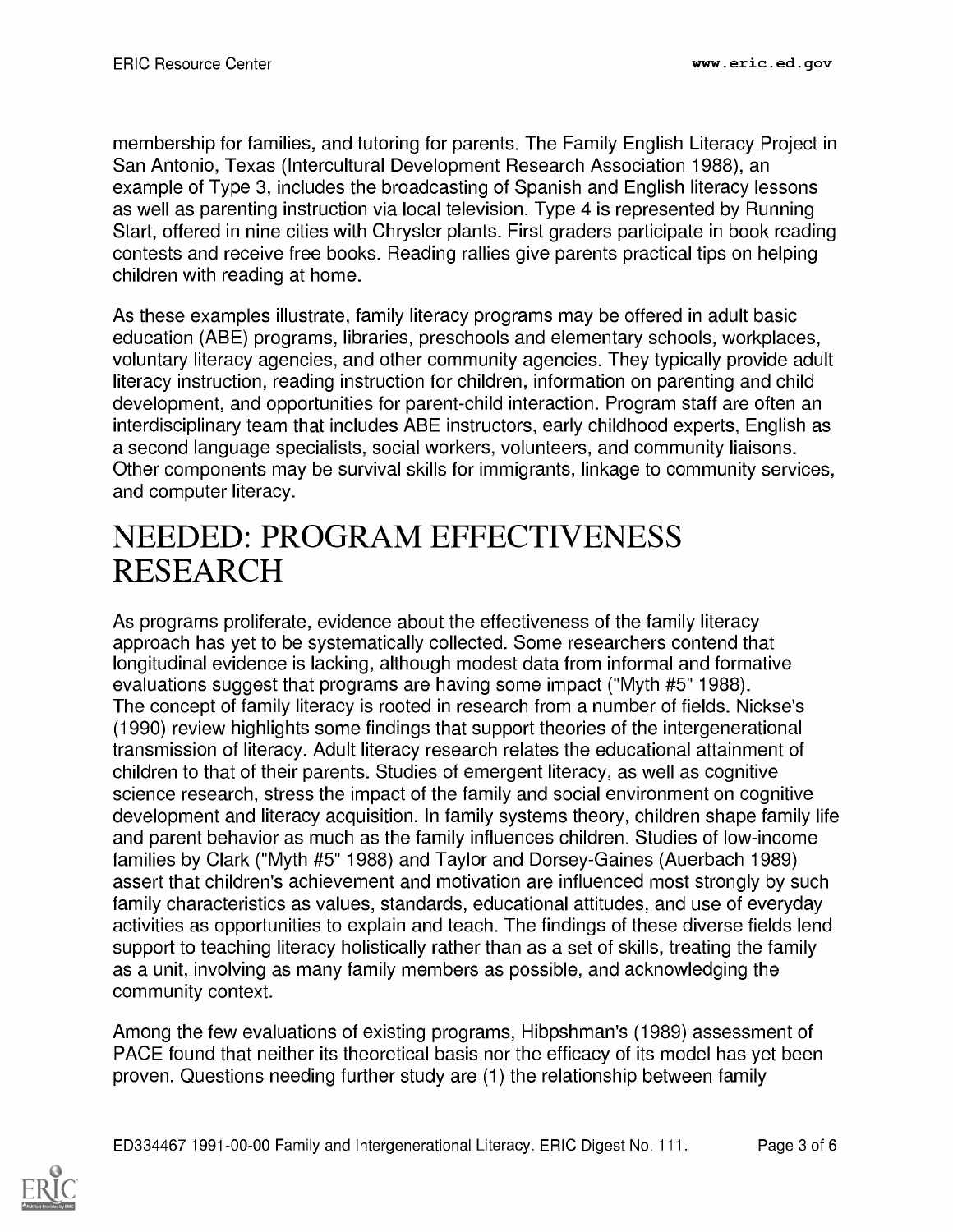background and children's educational outcomes, (2) the effect of changes in family attitudes and behavior on children, (3) whether replication of a program model in different environments produces the same effects, and (4) the differences in the outcomes of various program types.

## ISSUES IN FAMILY LITERACY

Three issues have implications for program design: definitions of literacy, the type of literacy that should be taught, and the locus for change. Definitions of literacy that underlie program practice are one of the most controversial issues in family/intergenerational literacy. To some, literacy is a set of measurable skills; a tool for self-improvement, productivity, and economic development; or the replication of school-like activity in the family setting. Others define literacy as social practices used in daily life, a means of empowerment, or the construction of meaning from experience. The definition affects the nature of the curriculum, instructional methods, and criteria used to evaluate success.

The meaning, uses, and value of literacy are not the same for all members of society. Fingeret (1991) asserts that the construction of meaning, rooted in experience, culture, and language, is at the heart of literacy, and she questions whether family literacy programs should teach the school's meanings, pressuring learners to accept the interpretations of the dominant group.

Auerbach (1989) finds that research evidence about literacy acquisition and the practice of program design diverge. She cites studies showing that "children whose home literacy practices most closely resemble those of the school are more successful in school" (p. 167). Auerbach notes that this is often interpreted to mean that low-income or language-minority parents have inadequate parental skills, practices, and materials. However, a number of studies (ibid.) show that families sometimes considered "illiterate" or "low literate" in mainstream society use literacy for a variety of social and technical purposes and that a form of literacy is practiced in everyday family life.

This "deficit" perspective underlies some programs that seek to transmit school literacy through the family. This model assumes that (1) homes of low-income and immigrant families are "literacy impoverished"; (2) transmission of literacy is from parent to child, ignoring the dynamics of many immigrant families; (3) literacy acquisition in school is either less important than in the home or already adequate; and (4) cultural differences in attitudes toward school or child-rearing practices are obstacles to be overcome in order to meet school-determined expectations (Auerbach 1989).

Nickse (1990) asks: Do we change the behavior of children learned in their cultural context to fit the requirements of the schools or do we change the practices of the schools to match culturally learned behaviors? Auerbach (1989) suggests that, rather than transferring school practices into the home, programs draw on parents' knowledge and experiences to shape instruction. Ethnographic research can be used to gather

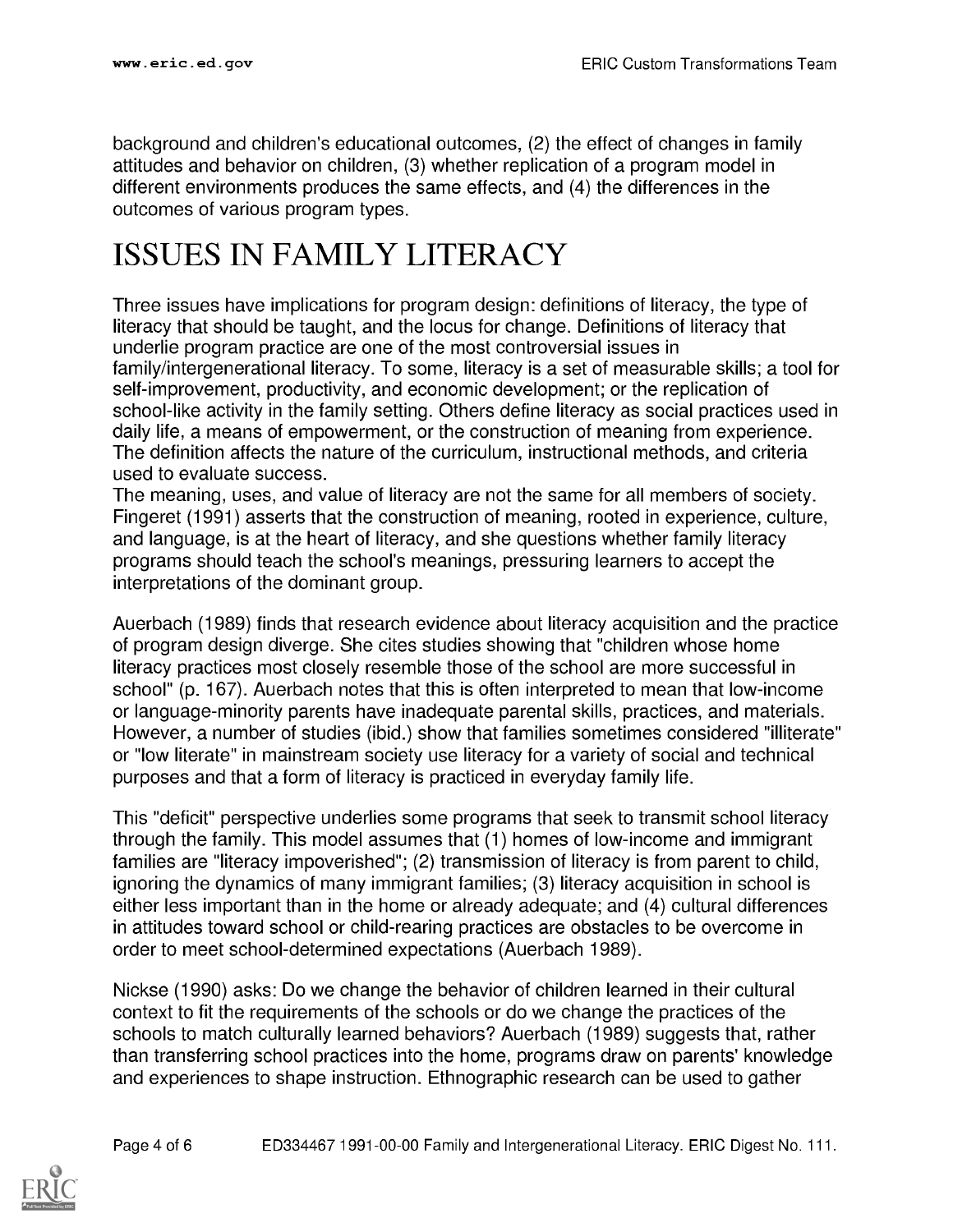information about the family and social context, community culture, family dynamics, social networks, and values and attitudes. This information can be used to design programs linked to particular settings and learners within a meaningful context (Isserlis 1990).

## IMPLICATIONS FOR PROGRAM DEVELOPMENT

The following list summarizes recommendations of Auerbach (1989), Fingeret (1991), Isserlis (1990), and Nickse (1990):

1. Program design should recognize the existence of multiple literacies and literacy behaviors in the home and community and attempt to integrate home and school literacies.

2. Programs should build on the strengths of parents and their culture (such as oral language traditions, native language literacy) and set literacy education in a meaningful cultural context.

3. Instruction in parenting skills should be sensitive to cultural differences in child rearing and family dynamics. Parents should be assisted in being advocates for their children's education.

4. Family literacy programs need a holistic approach achieved through collaboration of several agencies and multidisciplinary staff. Parents must also be partners in the collaboration.

5. Program evaluation should use the broad definition of literacy that guides program design, and informal and ethnographic techniques may be most appropriate. Fingeret (1991) suggests asking students to read, write, or talk about what they have learned rather than trying to measure a set of abstract skills.

#### **REFERENCES**

Auerbach, E. R. "Toward a Social-Contextual Approach to Family Literacy." Harvard Educational Review 59, no. 2 (May 1989): 165-181. Fingeret, H. A. "Meaning, Experience and Literacy." Adult Basic Education 1, no. 1 (Spring 1991): 4-11.

Hibpshman, T. L. "An Explanatory Model for Family Literacy Programs." Paper presented at the Annual Meeting of the Mid-South Educational Research Association, November 1989. (ED 313 531).

Intercultural Development Research Association. IRDA Family English Literacy Initiative. San Antonio, TX: IRDA, 1988. (ED 318 304).